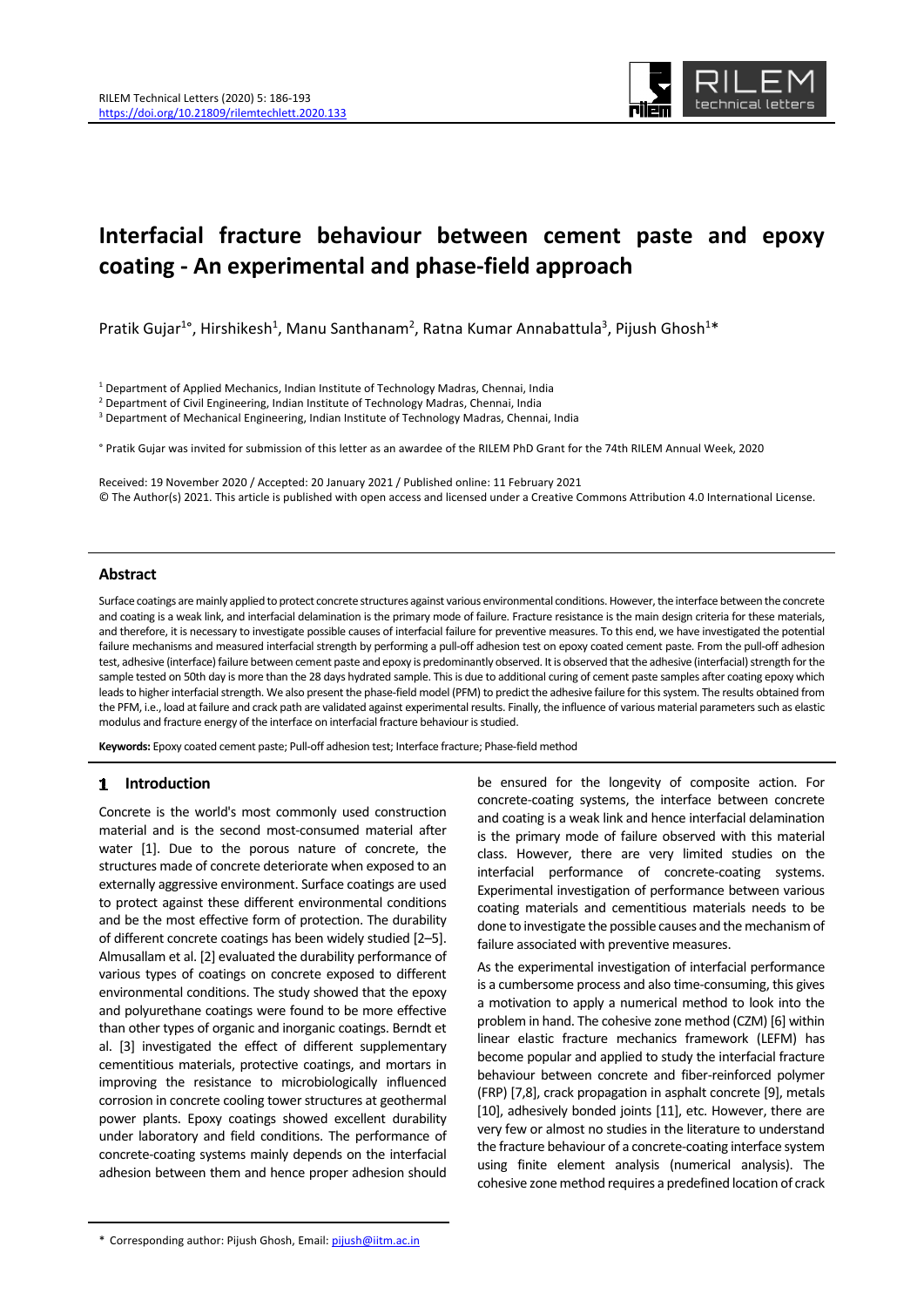to model the failure and an ad‐hoc criterion to describe when/where a crack will nucleate. In addition to this, special interface elements need to be inserted into the finite element mesh, which can introduce mesh dependency issue or require a complex algorithm to add interface elements dynamically. Continuum Damage Mechanics (CDM) is a possible alternative to alleviate these issues as it (a) does not require complicated crack tracking algorithms (b) does not require the assumption of a pre‐existing crack [12]. However, CDM models involve empirical parameters and excessive mesh dependence of the results due to lack of internal length scale in the formulation. The above limitations are circumvented by the introduction of the phase-field method (PFM) for fracture by the seminal work of Francfort and Marigo [13], and Bourdin et al. [14]. The PFM was originally developed for interface problems and applied to the material solidification process [15]. Within the PFM framework, sharp interfaces are approximated by a scalar field variable that is continuous, which distinguishes between multiple phases within the system.

The scalar field variable is called the phase‐field parameter in the fracture context, which is used to describe the completely broken and intact material. Due to its attractive features such as (a) able to deal with complex fracture, crack nucleation, propagation, branching, coalescence, and fragmentation, etc. in a stand‐alone variational framework (b) no need to track the crack trajectory even for non‐smooth crack surfaces and twisting cracks, the PFM is applied to a wider range of engineering problems, some of which include ductile fracture [16], brittle fracture in functionally graded materials [17], failure in composites and ceramics [18], crack growth in rocks, strength prediction in fiber-reinforced composite and laminated composite, to name a few. Msekh et al. [19] predicted fracture properties of the clay/epoxy nanocomposites system using PFM and studied the influence of interface thickness on tensile strength as well as dissipation energy. In addition to application of PFM to model complex fracture, recent focus is on development of the computationally efficient schemes. Goswami et al. [20] proposed a new physics informed neural network (PINN) algorithm for solving brittle fracture problems. Kristensena and E.Martínez‐Pañeda [21] proposed robust and efficient PFM by combining quasi‐Newton methods and Monolithic schemes. The monolithic quasi‐Newton computation enables to use much larger time increments relative to staggered solution schemes and hence entire simulation time is 10 to 100 times faster than staggered solution schemes. In the cement paste‐epoxy composite system, the crack may nucleate at three sites i.e., cement, epoxy or interface between them and subsequently propagates along the interface or within the concrete/epoxy. Predicting these crack nucleation sites are crucial and challenging numerically and hence PFM is used in the present work.

In this study, we have investigated both experimentally and numerically, the possible failure mechanisms associated with epoxy coated cement paste. The epoxy polymer was coated on cement paste and the pull‐off adhesion test was used to assess the interfacial strength between them under tensile

load. Adhesive (interface) failure between cement paste and epoxy is primarily recorded from the experimental observations. For a better understanding of the failure mechanism, the PFM model by assuming elastic material and brittle fracture is developed and implemented in FEniCS [22], an open‐source finite element package. The main objective is to simulate the fracture process of epoxy coated cement paste within the variational framework and analyze the influence of various material parameters such as elastic modulus and fracture energy of the interface on interfacial fracture behaviour.

The paper is organized as follows: Section 2 presents the experimental details. The governing differential equations are briefly presented in Section 3. In Section 4, a simplified finite element model used in this work is presented and results pertaining to both numerical and experimental assessment are discussed in Section 5, followed by major conclusions in the last section.

#### 2 **Experimental work**

We use a pull-off adhesion test as per ASTM D7234-12 [23] to determine the interfacial strength between the cement paste and epoxy coating. The pull-off adhesion test is widely used in the construction field as well as laboratory to measure the bond strength between two materials [3]. The cement paste samples (60 mm  $\times$  60 mm  $\times$  15 mm) are cast with a water-cement ratio (w/c ratio) of 0.3 and cured for 28 days. The samples are then coated with epoxy polymer of thickness 300 to 350 microns and allowed to cure for 7 days at the laboratory condition (25±2°C and 70% ±5 relative humidity) to ensure the curing of epoxy before performing strength tests. To investigate the effect of curing on interfacial adhesive strength, we prepared another set of samples. The second set of samples are coated on the 28<sup>th</sup> day and after epoxy curing for 7 days again reintroduced into the curing tank by covering the interface by tape till 50 days from the day of casting before testing. Twelve numbers of representative samples are considered for each day of hydration (i.e., 28 and 50 days) and the samples failed in only interfacial or adhesive mode are considered in the calculation of peak load.

We predominantly observed adhesive (interface) failure between cement paste and epoxy from the pull‐off adhesion test, as depicted in Figure 1. This indicates that the cement paste is sufficiently cured, and interfacial strength is the prime concern for design. The average ultimate load at failure was recorded to be 568.63 (± 103.67) N and 832.52 (± 131.95) N for 28 and 50-days samples, respectively.

#### **The phase field model formulation** 3.

In this section, we first present the fundamental theory of the phase‐field method, where the brittle fracture of material is described by a scalar order parameter, i.e., the phase‐field variable,  $\phi$ . We next present the governing differential equations and the solution methodology.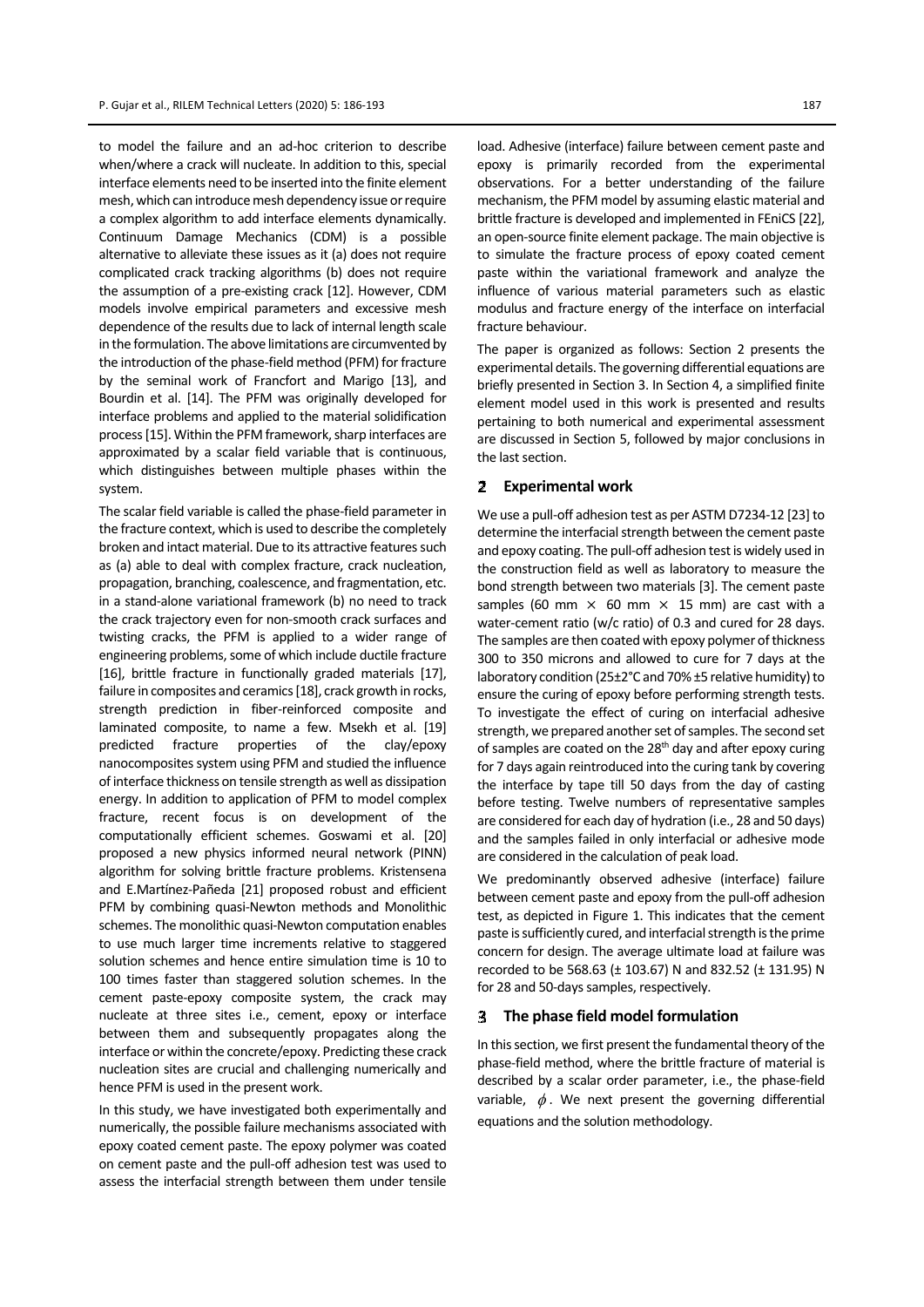

**Figure 1.** Adhesive (interfacial) failure observed in the pull‐off adhesion test experiments for (a) a set of samples considered for 28 days of hydration and 50<sup>th</sup> day strength tests and (b) individual sample.

### $3.1$ **Phase field formulation for brittle fracture in epoxy coated cement paste**

Within the PFM framework, the strong discontinuity, viz., crack is modeled by a diffused field variable  $\phi$  [0,1] (see Figure 2) in which  $\phi = 0$  represents intact material and  $\phi = 1$  represents completely damage material, respectively. The crack surface is approximated by defining a regularized crack density functional  $\Gamma_c \approx \Gamma_{\ell_0}(\phi, \nabla \phi, \ell_o)$  [24] which is governed by the choice of length scale,  $\ell_o$ . In this section, only important equations pertaining to the modeling of the strong discontinuity using the PFM are presented. For more detailed discussion, interested readers can refer to the literature [25,26].

Consider a linear elasto‐static body with a discontinuity occupying the domain  $\Omega \subset \mathbf{R}^d$ , where  $d = 2$  is the dimension of the problem. The boundary is considered to admit the decomposition of the boundary  $\Gamma$  with outward normal **n** into three disjoint sets, i.e.,  $\Gamma = \Gamma_{\text{n}} \cup \Gamma_{\text{n}} \cup \Gamma_{\text{c}}$  and  $\Gamma_D \cup \Gamma_N = \emptyset$ . The closure of the domain is  $\overline{\Omega} \equiv \Omega \cup \Gamma$ . Let  $(\mathbf{u}, \phi): \Omega \to \mathbf{R}^d$  be the displacement field and the scalar damage variable at a point **x** when subjected to external





**Figure 2.** Schematic representation of the crack using discrete and diffuse approach. Within PFM framework scalar field variable,  $\phi$  is used to represent the crack. Note that width of the diffuse crack is controlled by the characteristic length scale,  $\ell_o$ .

The boundary value problem in the absence of body force is then: find  $(\mathbf{u}, \phi)$ :  $\Omega \to \mathbf{R}^d$  such that:

$$
\nabla \cdot \sigma = 0 \text{ in } \Omega, \qquad (1)
$$

$$
-G_c \ell_o \nabla^2 \phi + \left[ \frac{G_c}{\ell_o} + 2H \right] \phi = 2H \text{ in } \Omega, \qquad (2)
$$

with the following boundary conditions:

$$
\nabla \cdot \mathbf{\sigma} = \mathbf{\bar{t}} \text{ on } \Gamma_N,
$$
 (3)

$$
\mathbf{u} = \overline{\mathbf{u}} \text{ on } \Gamma_D, \tag{4}
$$

$$
\nabla \phi \cdot \mathbf{n} = 0 \text{ on } \Gamma_N,
$$
 (5)

where  $\sigma = [(1 - \phi)^2 + k] \frac{\partial \psi(\varepsilon)}{\partial s}$  $\frac{\varphi(\epsilon)}{\partial \epsilon}$  is the Cauchy stress tensor and  $\psi(\mathbf{\varepsilon}) = \frac{1}{2}$  $\frac{1}{2}\lambda \bigl(\text{tr}(\boldsymbol{\epsilon})\bigr)^2 + \mu \text{tr}(\boldsymbol{\epsilon}^2)$  is the elastic energy density with  $\mu$  and  $\lambda$  the Lamé constants,  $\epsilon$  =  $\frac{1}{2}[\nabla u + \nabla u^T]$  is the small strain tensor,  $k$  is introduced for 2<sup>-</sup><br>numerical stability, and the history variable *H* is defined as:

$$
H = \begin{cases} \psi(\varepsilon), & \psi(\varepsilon) < H_n, \\ H_n, & \text{otherwise} \end{cases}
$$
 (6)

where *H<sup>n</sup>* is the strain energy computed at load step *n*. The above model fails to distinguish between the crack growth due to local tensile and compressive stress state. In order to prevent the evolution of phase field variable in the localized compressive region, Amor et al. [27] proposed additive decomposition of elastic energy based on volumetric and deviatoric part and Miehe et al. [28] proposed spectral decomposition of the elastic energy density. These approaches lead to a non‐linear system of equations for the elasticity as a result of the decomposition of the strain tensor. This could be computationally expensive. In order to alleviate this, Ambati et al*.* [25] introduced a hybrid approach in which the linear momentum equation (Equation 1) is retained the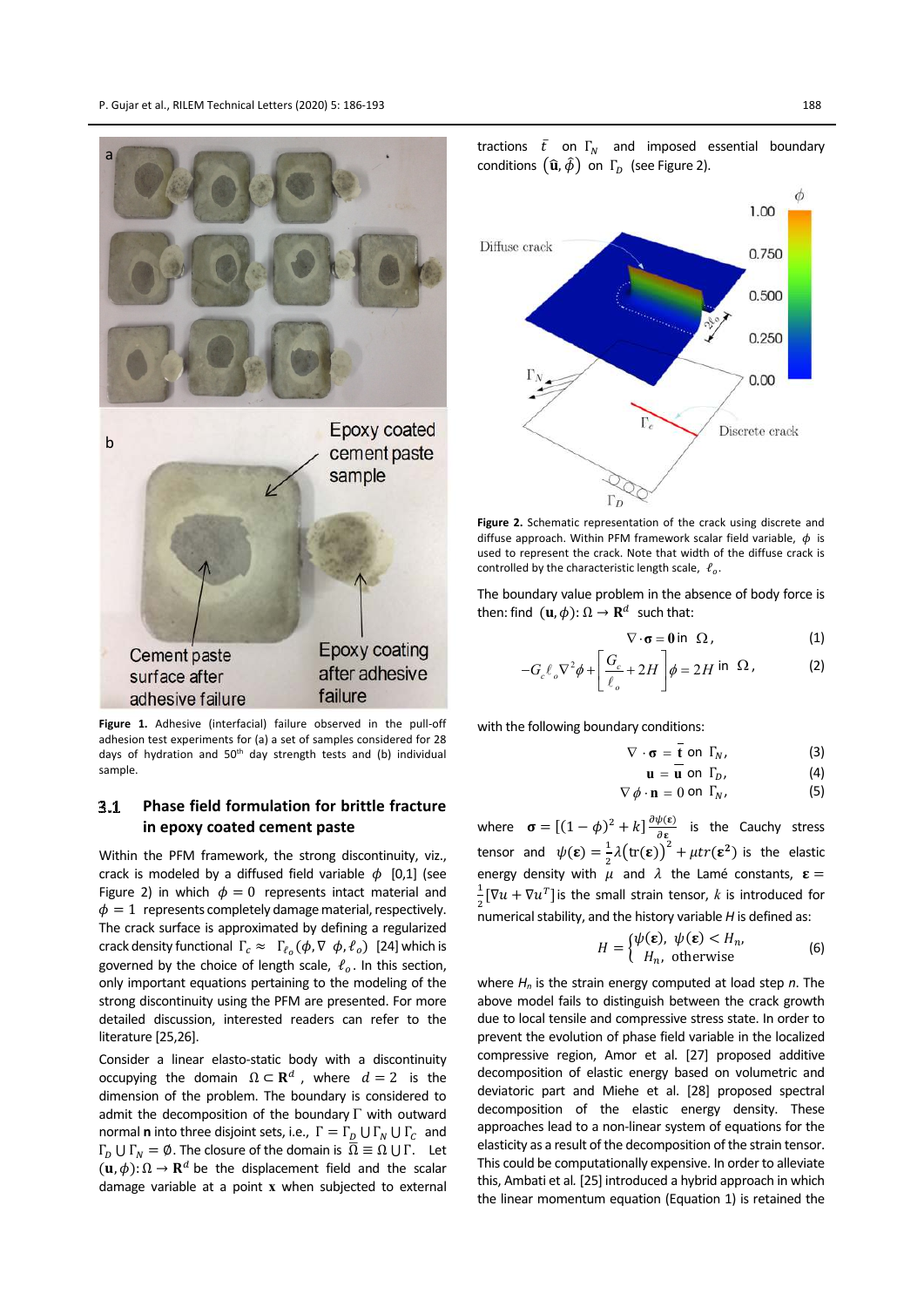same as the isotropic model and the evolution of the phasefield variable is controlled by the tensile elastic energy  $\psi^\dagger$ alone. This condition ensures that the phase field variable does not evolve in the compressive regions and the linear momentum equation (see Equation 1) is linear which reduces the computational complexity. The modified phase‐field equation is given by:

$$
-G_c \ell_o \nabla^2 \phi + \left[ \frac{G_c}{\ell_o} + 2H^+ \right] \phi = 2H^+ \text{ in } \Omega \tag{7}
$$

where  $H^+ := \max_{\tau \in [0,t]} \psi^+(\varepsilon(\mathbf{x}, \tau))$  $\epsilon$  $=$  max  $\psi^+(\varepsilon(\mathbf{x},\tau))$ .

Equation (4) is supplemented with the following constraint to prevent crack face inter penetration:

 $\forall x: \psi^* < \psi \Rightarrow \phi = 0$  (8)

and

$$
\psi^{\pm}(\varepsilon) = \frac{1}{2} \lambda \langle tr(\varepsilon) \rangle_{\pm}^{2} + \mu tr(\varepsilon_{\pm}^{2})
$$
 (9)

with

$$
\varepsilon_{\pm} = \sum_{I=1}^{3} \langle \varepsilon_{I} \rangle_{\pm} \mathbf{n}_{I} \otimes \mathbf{n}_{I} \quad \text{and} \quad \varepsilon = \sum_{I=1}^{3} \varepsilon_{I} \mathbf{n}_{I} \otimes \mathbf{n}_{I} \tag{10}
$$

where  $\varepsilon$ <sub>I</sub> and  $\mathbf{n}_1$  are the principal strains and principal strain directions, respectively.In this work, Equations (1) and (7) are discretized using finite element method and solved using a staggered solver, wherein, we solve for the phase-field order parameter  $(\phi)$  using the displacement field (**u**). Then, the updated phase‐field order parameter is used to solve for the displacement field. Interested readers can refer to Hirshikesh et al. [29] for more details for implementation and solution algorithm.

#### 4 **Model**

To numerically investigate the fracture process of epoxy coated cement paste, a two-dimensional finite element model for the pull‐off adhesion test is developed. To take the advantage of symmetry, only half of the model is considered in the present simulations. The domain and the boundary conditions for the boundary value problem are shown in

Figure 3. In order to simulate uniaxial tension, the bottom edge is constrained in the y-direction and the right edge is constrained in the x‐direction. An incremental uniform displacement is applied on the top surface after 2.5 mm from the left edge to avoid boundary effects (see Figure 3). The interface between cement paste and epoxy is considered as a separate layer with the thickness equal to one-tenth of the thickness of the epoxy coating,  $t_E$  (see Figure 3). One of the aims of the present study is to understand the role of the interface on fracture strength of the epoxy‐cement system, and hence the interface is explicitly modeled in the current analysis. Also, to make the model computationally efficient, only some part of the cement paste i.e., 5 times the thickness of the epoxy coating is considered for modeling.This assumption is valid as fracture takes place near the interface. For this work, the surface of cement paste is considered to be ideally flat and a perfect bond between cement paste and the epoxy coating is assumed.

The details of the material properties used for the simulation are presented in Table 1. The elastic modulus *E* for 28 and 50 days cement paste is calculated from their characteristic compressive strengths by using empirical relation  $E =$  $5000\sqrt{f_{ck}}$  where  $f_{ck}$  is the characteristic compressive strength [30]. The fracture energy and Poisson's ratio for cement paste are taken as a reference from the literature [31,32]. The elastic modulus and fracture energy for the epoxy polymer are also taken as a reference from literature [33]. To simulate adhesive failure, the elastic modulus of the interface is varied by considering three cases: (a) elastic modulus of interface  $(E_1)$  equal to the elastic modulus of epoxy  $(E_E)$  (b) elastic modulus of interface  $(E<sub>1</sub>)$  equal to the elastic modulus of cement paste  $(E_c)$ , and (c) elastic modulus of interface equal to the average of elastic modulus of epoxy and cement paste. Out of three cases, case (a) shows interface (adhesive) failure while the other two failed to simulate adhesive failure. The influence of elastic modulus of the interface on interfacial fracture is discussed in detail in section 5.2.



**Figure 3.** Schematic of the FE model for the pull-off adhesion test. Where  $t_E$  = 0.350 mm,  $t_C$  = 1.75 mm.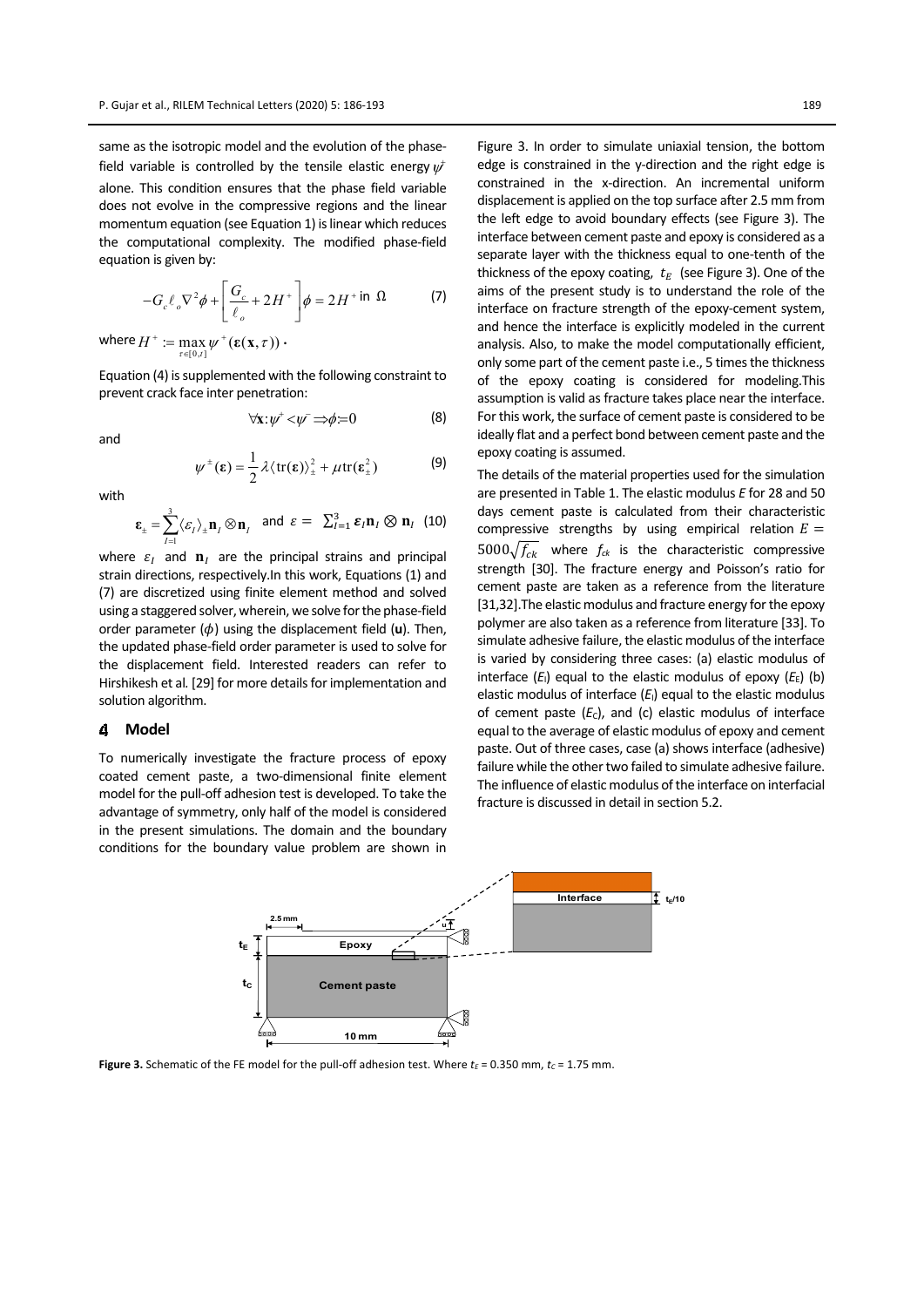

**Figure 4.** Crack trajectory comparison for (a) 28‐days, (b) 50‐days hydrated cement paste samples using PFM and (c) experiment. The phase‐field model predicts adhesive failure which was predominantly observed in the pull‐off adhesion test experiments.

The fracture energy of the interface is calculated from the load‐displacement response obtained from the slant shear test experiments by considering brittle fracture. The area under the load-displacement curve is the measure of fracture energy. The values obtained were used as a reference for the pull-off adhesion test. The fracture energy in Mode II is assumed to be nearly 10 to 15 times the fracture energy in Mode I [34]. Therefore, in this work, to simulate adhesive failure, the fracture energy of the interface is considered to be 10 times lesser than the fracture energy obtained from the slant shear test.

**Table 1.** Material properties of cement paste, interface, and epoxy polymer.

| Material                        | Elastic Modulus<br>(MPa) | Poisson's<br>Ratio | <b>Fracture Energy</b><br>(J/m <sup>2</sup> ) |
|---------------------------------|--------------------------|--------------------|-----------------------------------------------|
| Cement<br>paste<br>(28 days)    | 35000                    | $0.24$ [32]        | 25 [31]                                       |
| Cement<br>paste<br>$(50th$ day) | 40000                    | $0.24$ [32]        | 30 [31]                                       |
| Interface                       | 3500                     | 0.25               | 40.5 (for 28 days)<br>57.6 (for 50 days)      |
| Epoxy                           | 3500 [33]                | 0.30               | 280 [33]                                      |

#### **Results and discussion** 5.

In this section, we present the results for the study of the epoxy coated cement paste system in terms of interfacial fracture behaviour. Mainly, the fracture patterns i.e., crack nucleation at the interface and subsequent propagation and adhesive strength are presented. Section 5.1 presents the feasibility of the PFM to simulate fracture behaviour of the epoxy coated cement paste system and then understanding is gained in terms of crack trajectory and load‐carrying capacity of the system by varying the interface properties in Section 5.2. The domain is discretized (generated

unstructured mesh using Gmsh and converted to".xml" format to be used in FEniCS) with linear triangular elements with at least 6 elements through the interface thickness. The characteristic length  $\ell$ <sub>o</sub> for all the problems is chosen as  $\ell_{o} = 2h$  unless stated otherwise, where h is the size of the smallest element in the domain. The existing constraint on discretization results in a smaller length scale than the computed length scale from material properties, as  $\ell_0 =$  $27EG_C$  $rac{27 \text{ EG}_c}{526 \sigma_c^2}$  [35] and shows mesh independent load-displacement response.

### **Model validation against experimental**  $5.1$ **results**

First, we validated the PFM model against the experimental results of the pull‐off adhesion test. Due to the application of the uniform displacement at the top surface, the crack nucleates at the interface and subsequently propagates along the interface (see Figure 4). The red line shows the complete failure of the material ( $\phi$ =1) and the blue region ( $\phi$ =0) shows the intact state of the material. Note that there is a smooth transition from blue to red color, which describes the diffused crack as mentioned in Section 3.1. The crack trajectory is in close agreement with the experimental observation as shown in Figure 4.

The load‐carrying capacity of the system is also analyzed in terms of the reaction force. From the pull‐off adhesion test experiments, ultimate strength at failure is recorded and the ultimate load was calculated by multiplying ultimate strength by the area of the dolly (diameter: 20 mm). Figure 5 compares the load-displacement response for 28- and 50-days hydrated cement paste for different characteristic lengths. The characteristic length scale  $\ell_{o} = 0.0023$  is sufficient to predict experimental results. Though the crack trajectory is similar for 28- and 50-days samples, the average load-carrying capacity for the 50-days sample is more than the 28-days. This gain in the load‐carrying capacity is due to additional curing of cement paste samples after coating of epoxy which leads to higher interfacial strength. Table 2 compares the peak load obtained from PFM and pull‐off adhesion test experiments.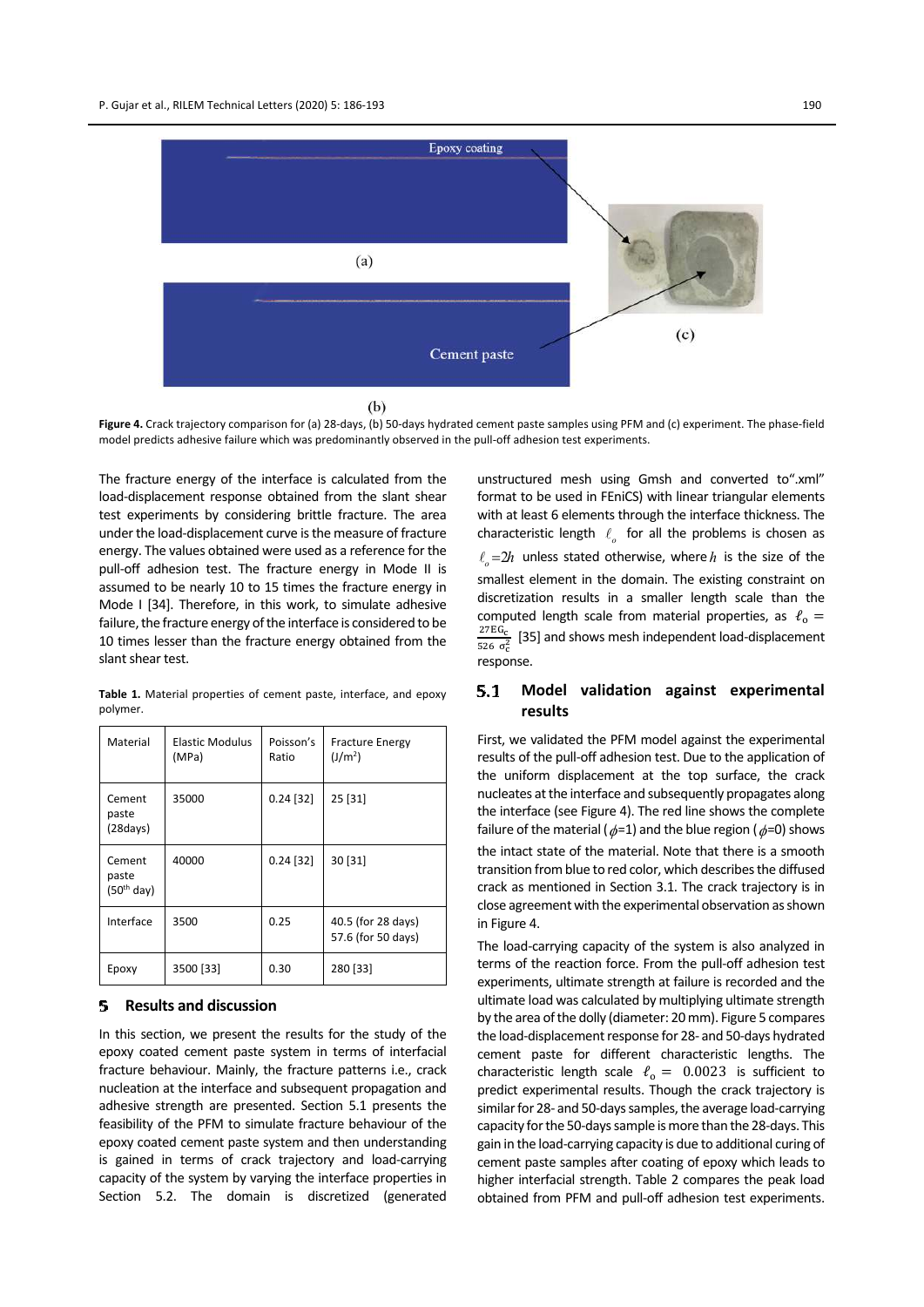The differences in the results of peak load obtained from PFM and pull‐off adhesion test experiments may be attributed to the assumption of elastic materials and brittle fracture for both epoxy and cement paste. Another reason may be the assumption of an ideal flat surface of the cement paste and the perfect bond between cement paste and epoxy coating. However, in reality, the cement paste surface is not flat because of the inherent surface roughness.



**Figure 5.** Load displacement response for 28‐days and 50‐days hydrated cement paste for different length scale parameters.

Once the model validation against experimental results is completed, conducting a parametric study is essential to investigate the influence of each input parameter on the physical behaviour of the system. Therefore, the influence of material parameters such as elastic modulus and fracture energy of the interface on interfacial performance between cement paste and epoxy is studied.

**Table 2.** Comparison of peak load from pull‐off test experiments and PFM.

|            |                                    | Peak load in N |            |    |
|------------|------------------------------------|----------------|------------|----|
|            |                                    | (Standard      | deviation  | in |
|            |                                    | parentheses)   |            |    |
|            |                                    | 28 Days        | 50 Days    |    |
| Experiment |                                    | 568.63         | 832.52     |    |
|            |                                    | $(\pm 103.67)$ | (± 131.95) |    |
| <b>PFM</b> | Upper bound<br>of fracture energy  | 600.21         | 819.82     |    |
|            | Middle bound of<br>fracture energy | 498.09         | 686.83     |    |
|            | Lower bound<br>of fracture energy  | 376.02         | 531.12     |    |

### $5.2$ **Influence of elastic modulus and fracture energy of the interface on interfacial fracture behaviour**

Now, understanding of the adhesive failure and adhesive strength is gained under the influence of different material properties of the interface. The study is helpful for the better design of the interface with higher fracture resistance. To this end, we have investigated the role of elastic modulus and fracture energy of the interface on the crack path and load‐ displacement response of the cement paste‐epoxy coating

system. The properties of the interface are varied by considering three different cases:

- Case I: Elastic modulus of interface  $(E_I)$  equal to the elastic modulus of epoxy (*EE*) i.e., *EI= EE*,
- Case II: Elastic modulus of interface  $(E_I)$  equal to the elastic modulus of cement paste *E<sup>C</sup>* i.e., *EI= EC*, and
- Case III: Elastic modulus of interface  $(E_I)$  equal to the average of elastic modulus of epoxy and cement paste  $\mathbf{E}$

i.e., 
$$
E_I = \frac{E_E + E_C}{2}
$$
.

Adhesive (interface) failure between cement paste and epoxy was observed for case I (see Figure 4). This can be attributed to the (a) lower fracture energy of the interface (refer Table 1) as compared to the epoxy, (b) lower elastic modulus of the interface as compared to cement paste (though the fracture energy is nearly the same). On the other hand, case II and III showed the cohesive failure of the epoxy polymer. The cohesive failure of epoxy polymer is mainly because of the lower value of the elastic modulus of the epoxy as compared to cement paste although the fracture energy is very high in comparison with cement paste and interface. This condition forces the epoxy polymer to fail first. Hence, it can be concluded that the type of failure is governed by both fracture energy as well as elastic modulus of the material.

Now, to investigate the effect of fracture energy on the load‐ displacement response, fracture energy of the interface is varied from 23.3 J/m<sup>2</sup> to 57.6 J/m<sup>2</sup>, which is the lower and upper bound of the fracture energy obtained from the experimental load‐displacement response. For the range of fracture energy values considered, only the adhesive failure was primarily observed. But the lower bound fracture energy value under‐predicts the value of the peak load at failure while the peak load obtained from upper bound fracture energy nearly matches with the experimental peak load values. The comparison of peak load obtained from PFM and pull‐off adhesion test experiments with upper bound and lower bound of the fracture energy are shown in Table 2. Beyond the lower and upper bound of the fracture energy considered, other types of failures, such as the cohesive failure of epoxy polymer may become dominant. Hence, critical fracture energy is a key factor for the interfacial fracture behaviour between cement paste and the epoxy coating. From the results of numerical analysis, it can be concluded that the elastic modulus and fracture energy governs the interfacial fracture behaviour between cement paste and epoxy coating. Also, the types of failures (adhesive or cohesive failure of epoxy polymer) mainly depend on the elastic modulus and fracture energy of the material.

#### 6. **Conclusions**

The phase‐field method is used to investigate the interfacial fracture behaviour between cement paste and epoxy coating. First, the model is developed and validated against the experimental results of the pull-off adhesion test. The present PFM formulation is proven to be capable of predicting the crack path i.e., crack initiation and subsequent propagation, and also the load‐displacement response. The differences in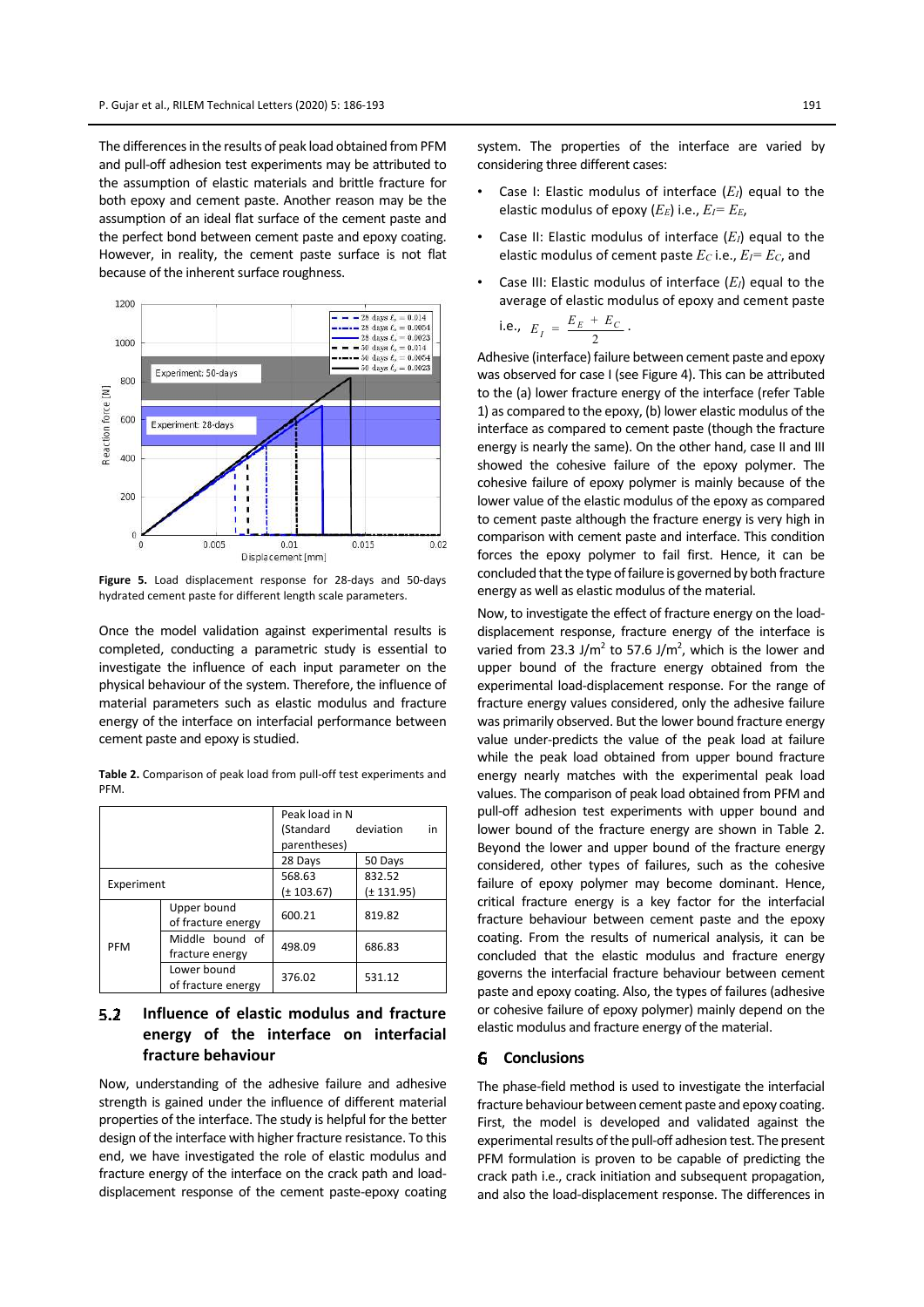the results of peak load obtained from PFM and pull‐off adhesion test experiments may be attributed to the assumption of (a) elastic materials and brittle fracture for both cement paste and epoxy (b) ideal flat surface of the cement paste and the perfect bond between cement paste and epoxy coating. Finally, the elastic modulus and fracture energy of the interface are varied to investigate their effect on the crack path and the load‐carrying capacity. The results obtained provide fundamental and quantitative insight into the role of the elastic modulus and fracture energy of the interface on the fracture path and load‐carrying response of the cement paste‐epoxy coating system. The results obtained can be used as a guideline to design high fracture resistance epoxy coated cement paste. The presented PFM approach can be applied for the prediction of interfacial fracture behaviour between two materials such as a cement paste‐ epoxy coating system. The results presented in this work may be further improved by incorporating non‐smooth interface and viscoelastic response of the polymer material. Furthermore, the development of an empirical relation describing the dependence of fracture properties on the curing time has the potential to serve as a useful design tool in future.

# **CRediT authorship statement**

Pratik Gujar: Conceptualization, Methodology, Data curation, Investigation, Validation, Writing ‐ original draft.

Hirshikesh: Conceptualization, Methodology, Software, Investigation, Writing ‐ original draft.

Manu Santhanam: Conceptualization, Resources, Supervision.

Ratna Kumar Annabattula: Conceptualization, Resources, Editing the draft, Supervision.

Pijush Ghosh: Conceptualization, Resources, Editing the draft, Supervision.

# **Declaration of competing interest**

The authors declare that they have no known competing financial interests or personal relationships that could have appeared to influence the work reported in this paper.

## **References**

- [1] CR. Gagg, Cement and concrete as an engineering material: An historic appraisal and case study analysis. Eng Fail Anal (2014) 40:114-140. https://doi.org/10.1016/j.engfailanal.2014.02.004
- [2] AA. Almusallam, FM. Khan, SU. Dulaijan, OSB. Al‐Amoudi, Effectiveness of surface coatings in improving concrete durability. Cem Concr Compos(2003) 25:473‐481. https://doi.org/10.1016/S0958‐9465(02)00087‐2
- [3] ML. Berndt, Evaluation of coatings, mortars and mix design for protection of concrete against sulphur oxidising bacteria. Constr Build Mater(2011) 25:3893‐3902. https://doi.org/10.1016/j.conbuildmat.2011.04.014
- [4] AR. Suleiman, AM. Soliman, ML. Nehdi, Effect of surface treatment on durability of concrete exposed to physical sulfate attack. Constr Build Mater (2014) 73:674‐681.
- https://doi.org/10.1016/j.conbuildmat.2014.10.006
- [5] A. Arabzadeh, H. Ceylan, S. Kim, K. Gopalakrishnan, A. Sassani, S. Sundararajan, PC. Taylor, Superhydrophobic coatings on portland cement concrete surfaces. Constr Build Mater(2017) 141:393‐401. https://doi.org/10.1016/j.conbuildmat.2017.03.012
- [6] CV. Verhoosel, MA. Scott, R. de Borst, TJR. Hughes, An isogeometric analysis to cohesive zone modelling. Int J Numer Methods Eng (2011) 87:336‐360. https://doi.org/10.1002/nme.3061
- [7] YT. Obaidat, S. Heyden, O. Dahlblom, The effect of CFRP and CFRP/concrete interface models when modelling retrofitted RC beams with FEM. Compos Struct (2010) 92:1391‐1398. ttps://doi.org/10.1016/j.comps
- [8] K Park, K. Ha, H Choi, C. Lee, Prediction of interfacial fracture between concrete and fiber reinforced polymer (FRP) by using cohesive zone modelling. Cem Concr Compos(2015) 63:122‐131. https://doi.org/10.1016/j.cemconcomp.2015.07.008
- [9] SH. Song, GH. Paulino, WG. Buttlar, Simulation of crack propagation in asphalt concrete using an intrinsic cohesive zone model. J Eng Mech (2006) 132:1215‐1223.
- https://doi.org/10.1061/(ASCE)0733‐9399(2006)132:11(1215) [10] F. Javidrad, M. Mashayekhy, A cohesive zone model for crack growth simulation in AISI 304 steel. J Solid Mech (2014) 6(4):378‐388.
- [11] RJB. Rocha, RDSG. Campilho, Evaluation of different modelling conditions in the cohesive zone analysis of single-lap bonded joints. J Adhes(2018) 94:562‐582. https://doi.org/10.1080/00218464.2017.1307107
- [12] RHJ. Peerlings, R de Borst, WAM. Brekelmans, MGD. Geers, Gradient enhanced damage modelling of concrete fracture. Mech Cohesive-Frictional Mater (1998) 3:323‐342. https://doi.org/10.1002/(SICI)1099‐1484(1998100)3:4<323::AID‐ CFM51>3.0.CO;2‐Z
- [13] B. Bourdin, GA. Francfort, J. Marigo, Numerical experiments in revisited brittle fracture. J Mech Phy Solids(2000) 48:797‐826. https://doi.org/10.1016/S0022-5096(99)0
- [14] B. Bourdin, GA. Francfort, J. Marigo, The Variational Approach to Fracture. Springer Netherlands(2008). https://doi.org/10.1007/978‐1‐4020‐6395‐4
- [15] JW. Cahn, JE. Hilliard, Free energy of a nonuniform system. I. interfacial free energy. J Chem Phys(1958) 28(2):258‐267. https://doi.org/10.1063/1.1744102
- [16] M. Ambati, R. Kruse, L. De Lorenzis, A phase-field model for ductile fracture at finite strains and its experimental verification. Comput Mech (2016) 57:149‐167. https://doi.org/10.1007/s00466‐015‐1225‐3
- [17] Hirshikesh, S. Natarajan, RK. Annabattula, E. Martinez‐Paneda, Phase field modelling of crack propagation in functionally graded materials. Compos Part B Eng (2019) 169:239‐248. https://doi.org/10.1016/j.compositesb.2019.04.003
- [18] Hirshikesh, S. Natarajan, RK. Annabattula, Modeling crack propagation in variable stiffness composite laminates using the phase field method. Compos Struct (2019)209 :424‐433. https://doi.org/10.1016/j.compstruct.2018.10.083
- [19] MA. Msekh, NH. Cuong, G. Zi, P. Areias, X. Zhuang, T.Rabczuk, Fracture properties prediction of clay/epoxy nanocomposites with interphase zones using a phase field model. Eng Fract Mech (2018) 188: 287‐299. https://doi.org/10.1016/j.engfracmech.2017.08.002
- [20] S. Goswami, C.Anitescu, S.Chakraborty, T.Rabczuk, Transfer learning enhanced physics informed neural network for phase-field modeling of fracture. Theor Appl Fract (2020) 106:102447. https://doi.org/10.1016/j.tafmec.2019.102447
- [21] PK.Kristensen, E. Martínez-Pañeda, Phase field fracture modelling using quasi-Newton methods and a new adaptive step scheme. Theor Appl Fract (2020) 107:102446. https://doi.org/10.1016/j.tafmec.2019.102446
- [22] MS. Alnæs, J. Blechta, J. Hake, A. Johansson, B. Kehlet, A. Logg, C. Richardson, J. Ring, ME. Rognes, GN. Wells, The FEniCS Project Version 1.5, Arch. Numer. Softw. 3 (2015).
- [23] ASTM D7234 19 Standard Test Method for Pull-Off Adhesion Strength of Coatings on Concrete Using Portable Pull‐Off Adhesion **Testers**
- [24] B. Bourdin, GA. Francfort, JJ. Marigo, Numerical experiments in revisited brittle fracture. J Mech Phys Solids(2000) 48:797‐826. https://doi.org/10.1016/S0022‐5096(99)00028‐9
- [25] M. Ambati, T. Gerasimov, LD.Lorenzis, A review on phase-field models of brittle fracture and a new fast hybrid formulation. Comput Mech (2015) 55:383‐405. https://doi.org/10.1007/s00466‐014‐1109‐y
- [26] JY. Wu, VP. Nguyen, CT. Nguyen, D. Sutula, S. Sinaie, S. Bordas, Phasefield modeling of fracture. Adv Appl Mech (2020) 53:1‐183. https://doi.org/10.1016/bs.aams.2019.08.001
- [27] H. Amor, JJ. Marigo, C. Maurini, Regularized formulation of the variational brittle fracture with unilateral contact: Numerical